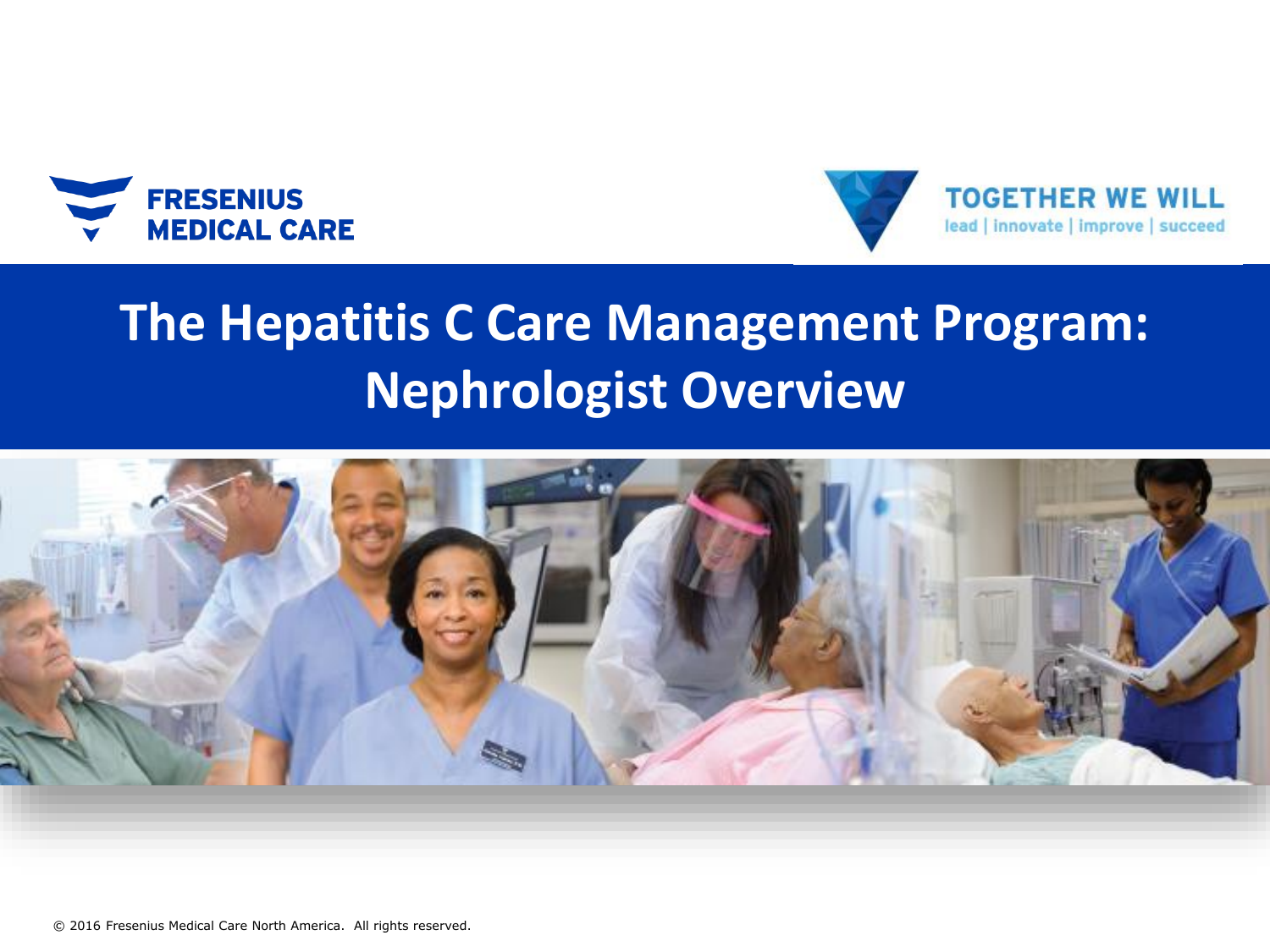

#### **GOAL**

#### To eradicate HCV in our population to the greatest extent possible

If we achieve this goal while educating our patients and staff on preventing the spread of hepatitis C, we may eradicate it from our clinics.



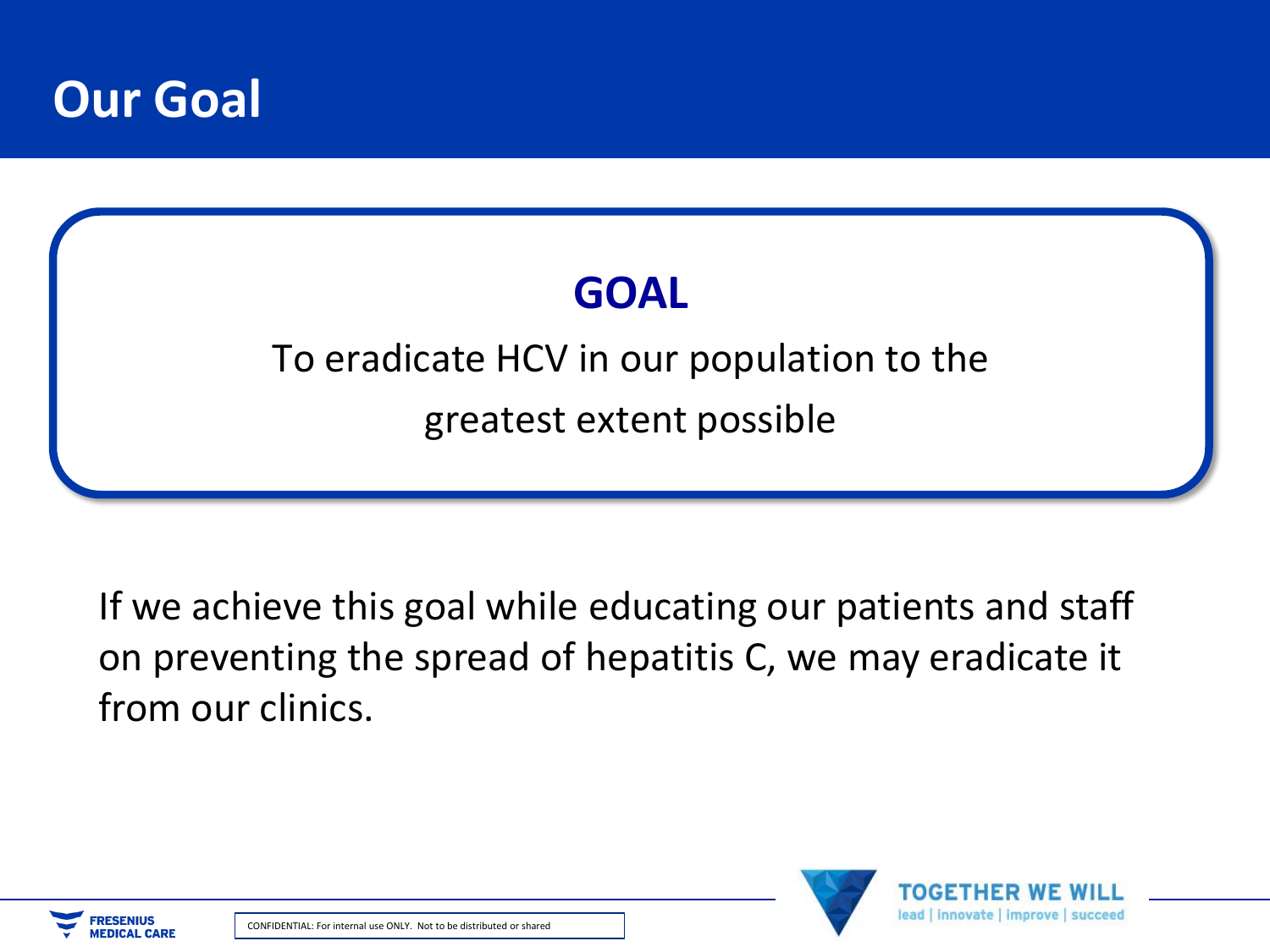# **Hepatitis C Evaluation and Treatment Algorithm**

#### The Algorithm outlines steps for the evaluation and treatment of a patient with active Hepatitis C virus.

- **Confirmation of Hepatitis C Virus - Physician Discusses Diagnosis with Patient** – HCV Ab with Reflex to Confirmation Reactive, active virus present
- **Active Kidney Transplant Status**  Determination of treatment based on Transplant Team's recommendations.
- **Hospice**  If the patient is in Hospice, discontinue the algorithm.
- **Confirm the Treatment Decision with the Patient** – Confirm the patient's decision regarding Hepatitis C treatment and obtain consent for HIV testing.
- **Obtain Labs**  Continue Hepatitis C Treatment evaluation with lab draw.
- **Identify Hepatitis C Genotype –** Based on the identified Genotype, algorithm directs next steps for treatment evaluation
- **Based on lab results**  Evaluation for treatment continues per algorithm or with referral to Specialist**.**
- **Prescription is provided to Patient**  Based on Hepatitis C Evaluation, a prescription for Zepatier may be indicated.
- **Hepatitis C Care Coordination Team**  Assists with medication authorization process.
- **Monitoring and Follow up -** Based on treatments, algorithm directs follow-up monitoring and lab draws.



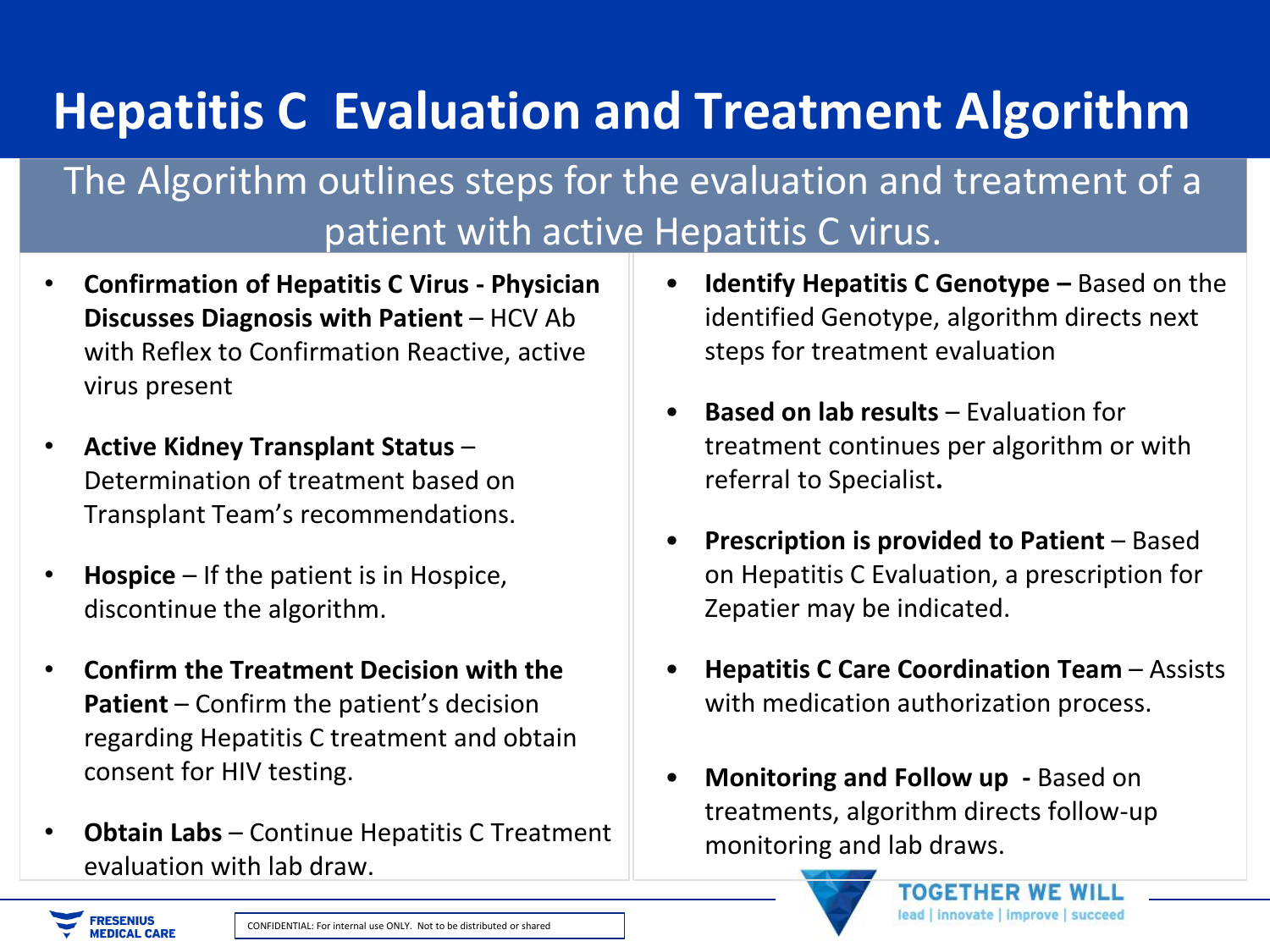# **Referral of Patients to a Specialist**

#### Per the Evaluation and Treatment Algorithm, patients who will be referred to hepatology specialist include:

- Hepatitis C genotype 2,3,5,or 6
- HIV positive
- Hepatitis B positive
- Need for treatment with Ribavirin
- Contraindication due to other drug therapy
- Pediatric Patients (under age 18)

If severe liver fibrosis and decompensated cirrhosis, as indicated by:

- APRI score of >0.4,
- Platelet count < 150,000
- $PT/INR > 2$ ,
- Total Bilirubin >2.0 mg/dL
- Child–Pugh B or C

the patient will be referred to hepatologist for evaluation **prior to treatment.**

If APRI is >0.4 but the patient does not have decompensated cirrhosis, the patient **will begin treatment** and a referral to hepatology made.



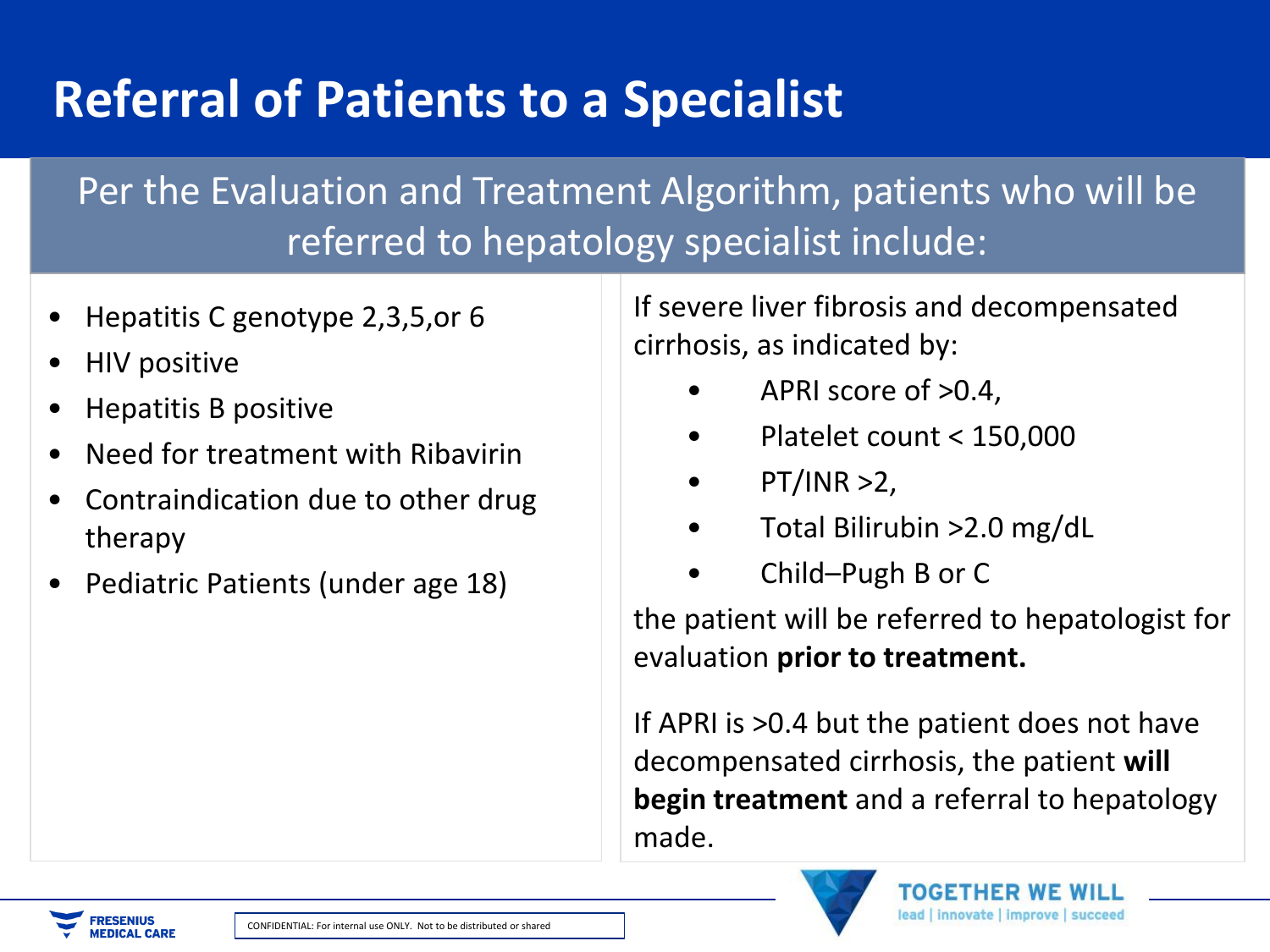Adult patients in our clinics who are infected with hepatitis C **genotypes 1A and 4** may be treated using Zepatier.

One tablet contains:

- 50 mg elbasvir (HCVNS5A inhibitor)
- 100 mg grazoprevir (HCV NS3/4A inhibitor)

Recommended dosage: One tablet taken orally once daily with or without food

Cannot be split or crushed



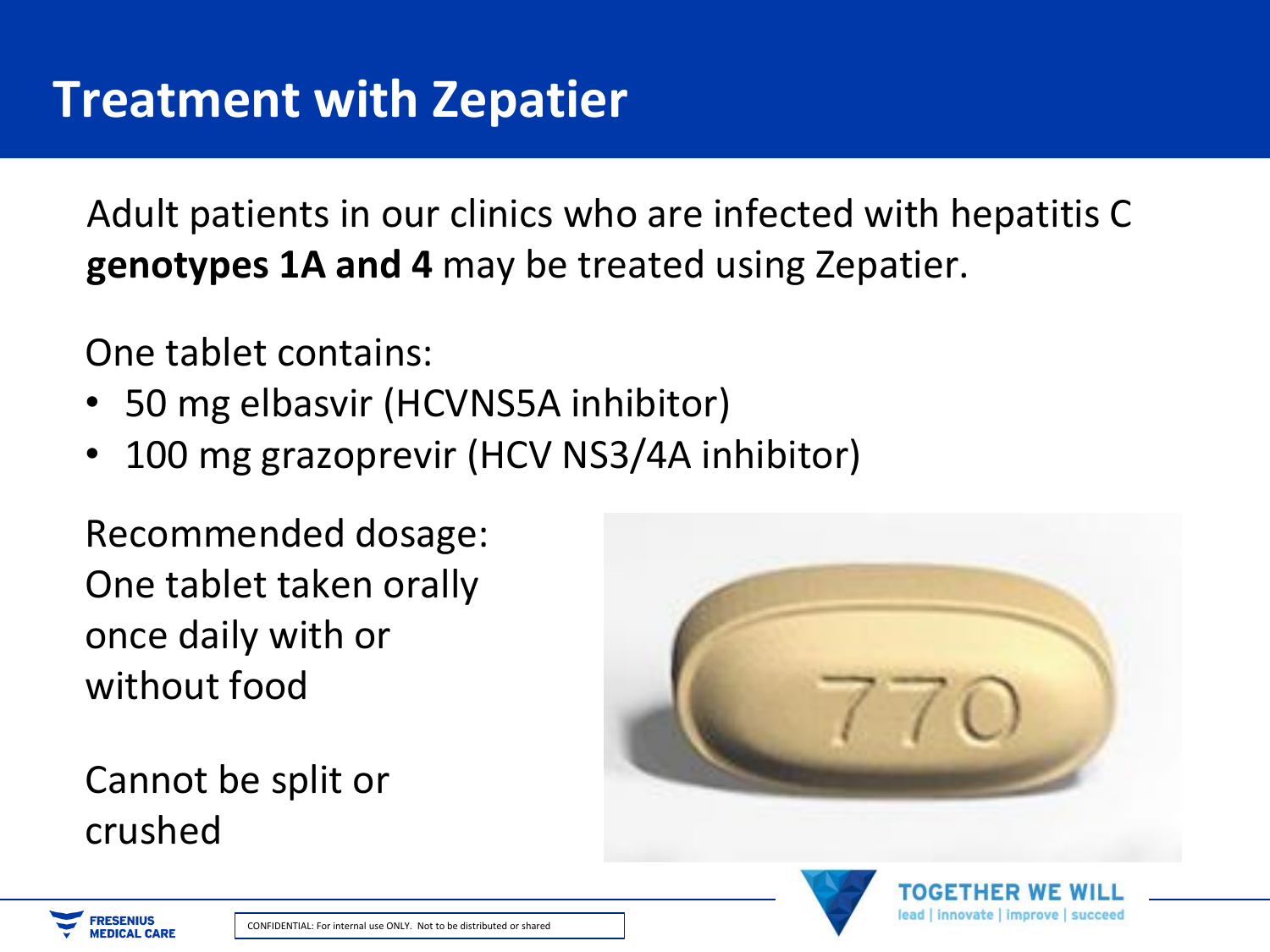## **Drug Contraindications**

Zepatier is contraindicated for patients who:

- Have been previously treated for hepatitis C
- Are currently taking one of the following contraindicated class of medications.

| <b>Drug Class</b>         | <b>Example</b>                                                        |
|---------------------------|-----------------------------------------------------------------------|
| <b>Anticonvulsants</b>    | Phenytoin; Carbamazepine                                              |
| Antimycobacterials        | Rifampin                                                              |
| <b>Herbal Products</b>    | St. John's Wort                                                       |
| <b>HIV Medications</b>    | Efavirenz; Atazanzvir; Darunavir; Lopinavir;<br>Squinavir; Tipranavir |
| <b>Immunosuppressants</b> | Cyclosporine                                                          |

For patients whom Zepatier is contraindicated, the FreseniusRx pharmacist can work with the MD to see if alternative medications may be used.



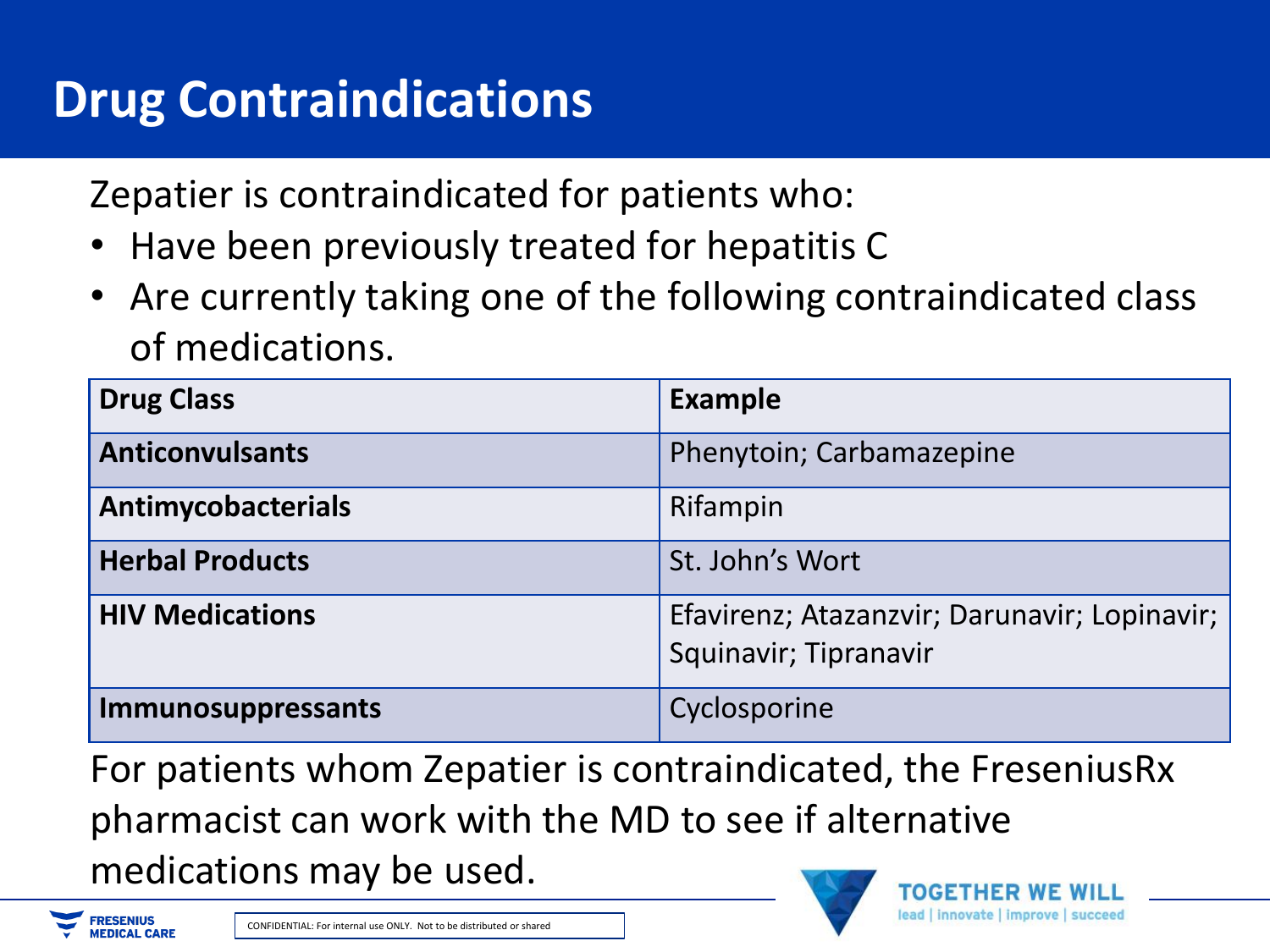## **Hepatitis C Care Coordination Team Key Benefits**

FreseniusRx has developed a multidisciplinary program to help ensure the ease and effectiveness of hepatitis C treatment for our patients.

The Hepatitis C Care Coordination Team (CCT) will assist with:

- Monitoring drug-drug interaction and safety
- Patient counseling and monitoring patient compliance

If FreseniusRx is chosen as the patient's pharmacy:

- Secure delivery of medications
- Support for Prior-Authorization and Medical Necessity





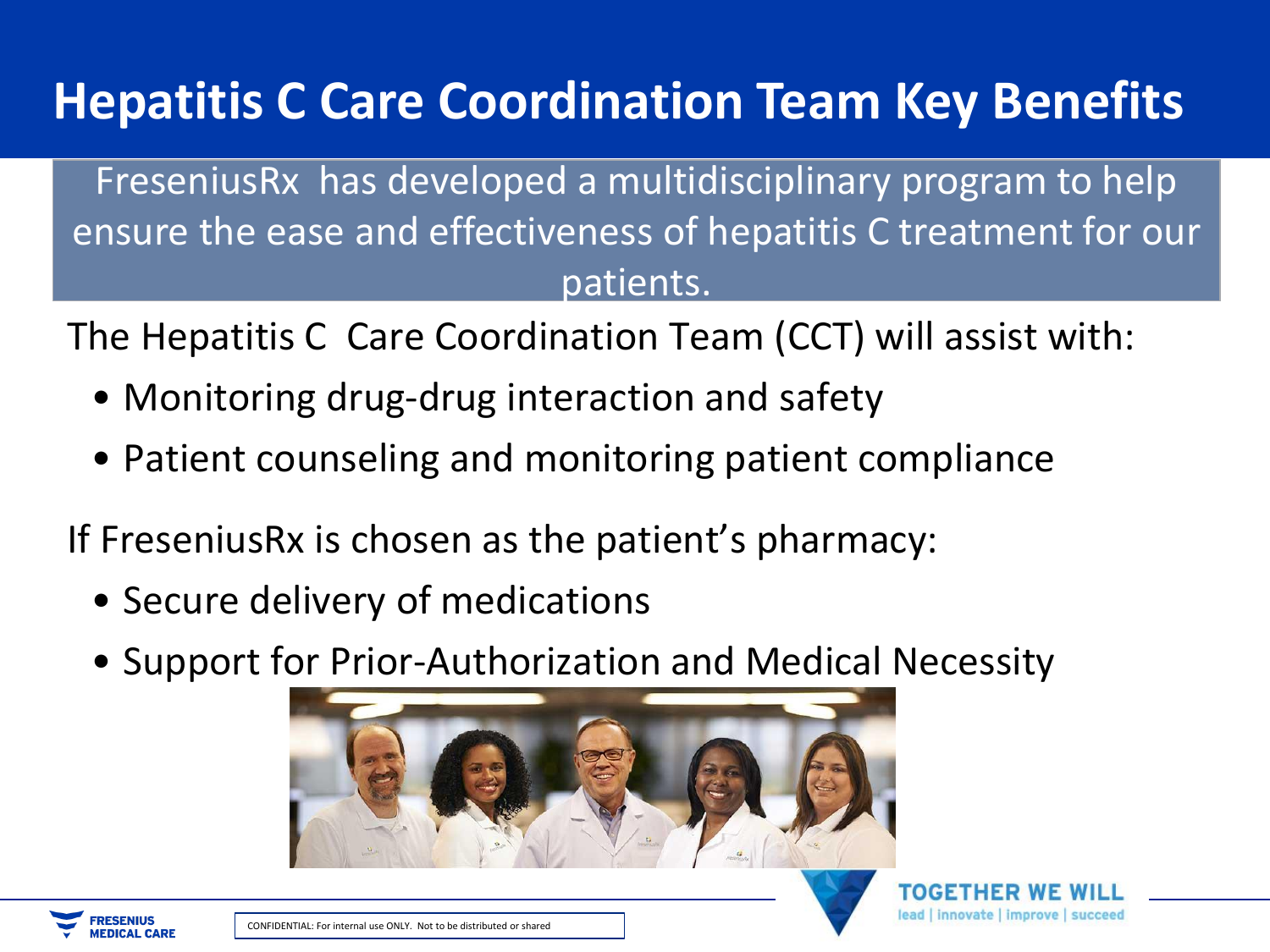### **FreseniusRx Specialty Pharmacy Benefits**

Secure medication delivery to clinic<sup>\*</sup>

\*Where Available

- E-Prescribe or Fax to FreseniusRx Florida
	- Please identify in notes where to send Prior Authorization Forms (Office, Clinic, Other)
	- Support for Prior Authorization and Medical Necessity

#### Ongoing Medication Monitoring

- Contraindicated therapies
- Drug-Drug Interactions
- Access to Home and Clinic medications

Unique ability to monitor patient medication regime and adherence due to coordinated care team model and consistent interaction with patients in clinic.



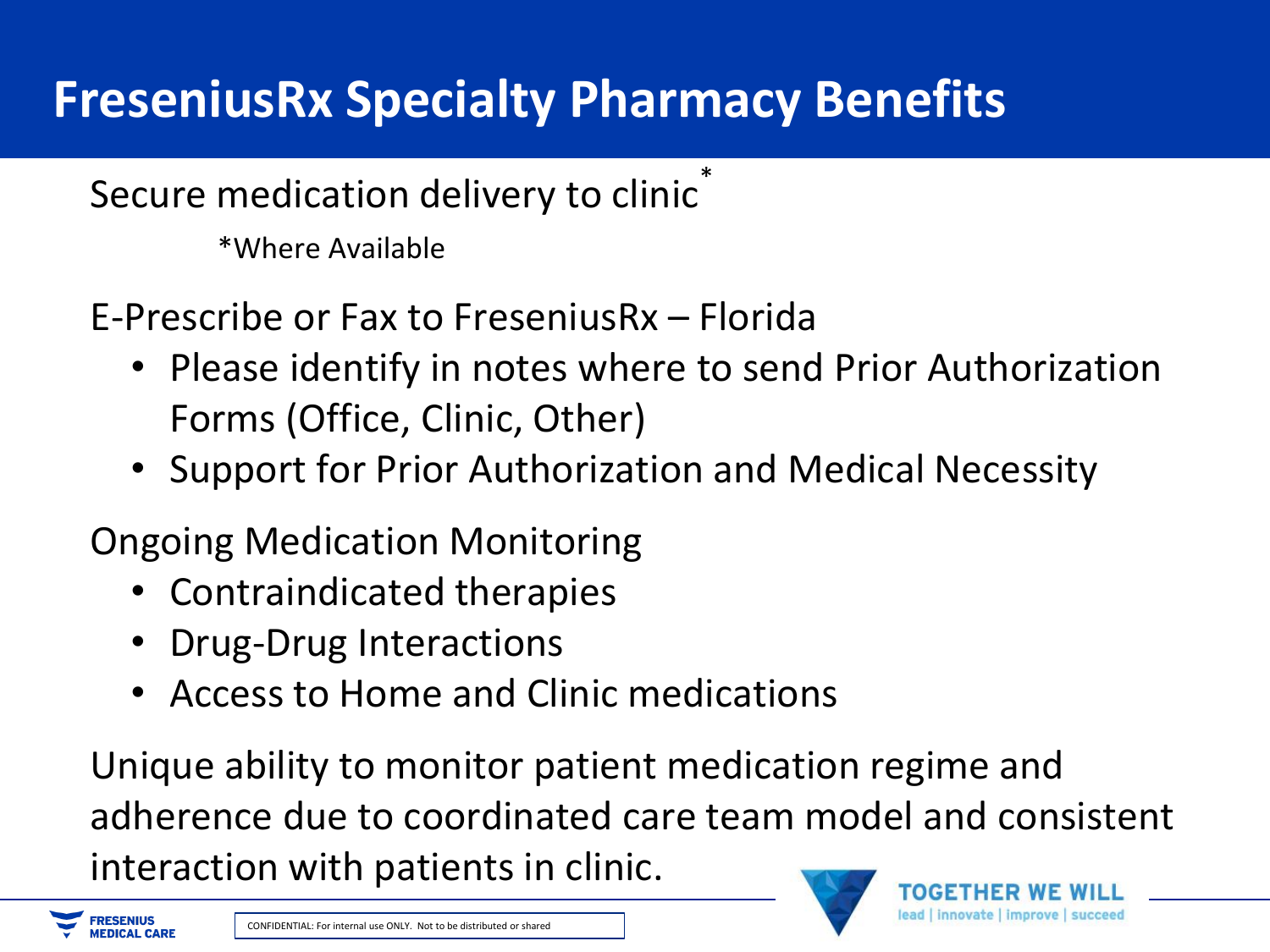#### **Facility Support**



**RESENIUS MEDICAL CARE** 

CONFIDENTIAL: For internal use ONLY. Not to be distributed or shared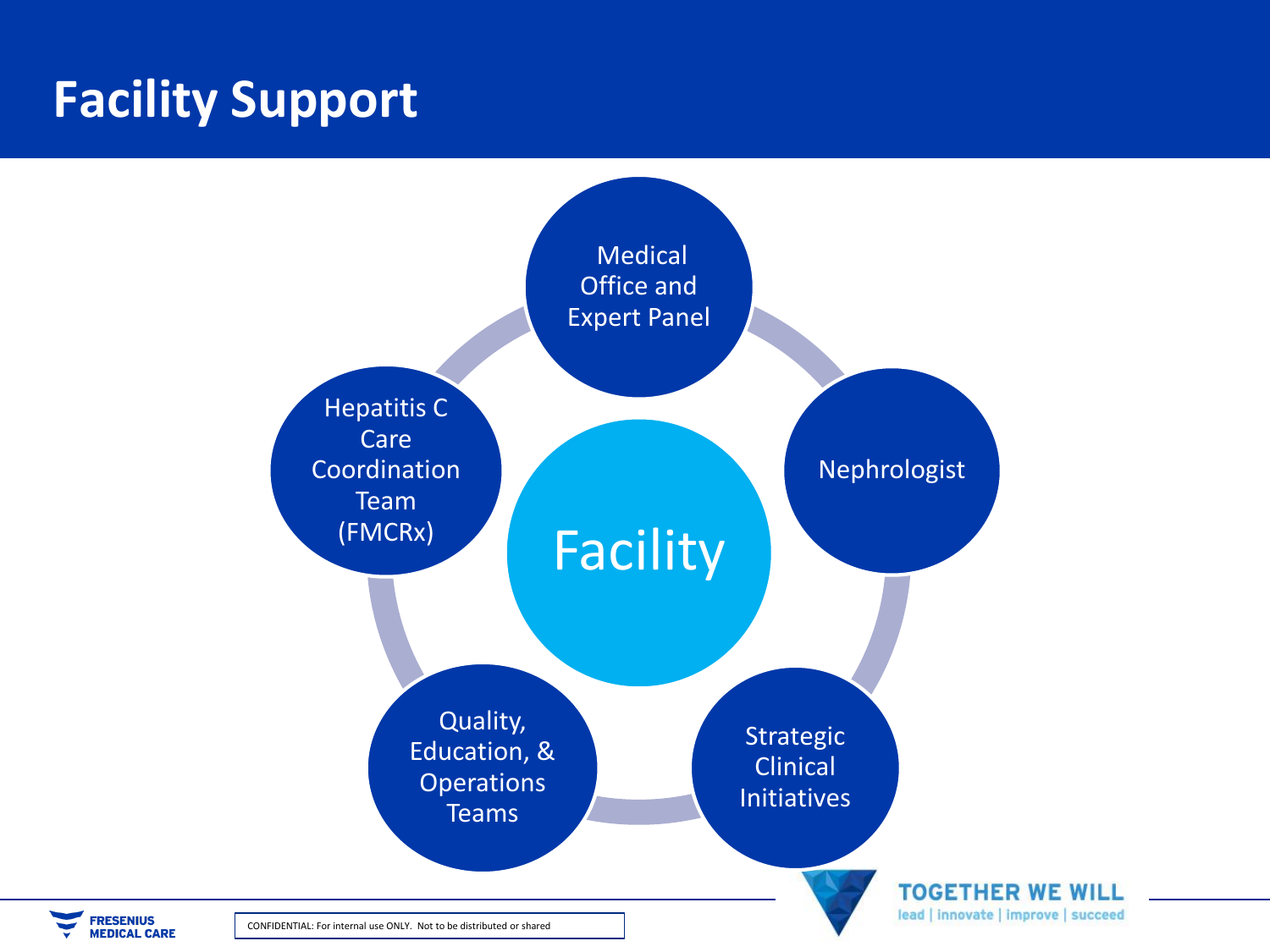### **Hepatitis C Program Support**

Expert Resources are available to answer your questions and advise on medical issues:

- Hepatologists associated with the SC Liver Foundation for general consult and Q&A.
- Nationwide Network of Pre-identified Specialists are available to Refer Fresenius Medical Care patients for priority appointments.
- Fresenius Medical Care Medical Office Members
- Merck Medical Science Liaisons
- Hepatitis C Care Management Program Advisors

#### **Contact Hepatitis C Care Coordination Team for All Support Requests:**

**HepC-Support@fmc-na.com or 1-800-801-1496**



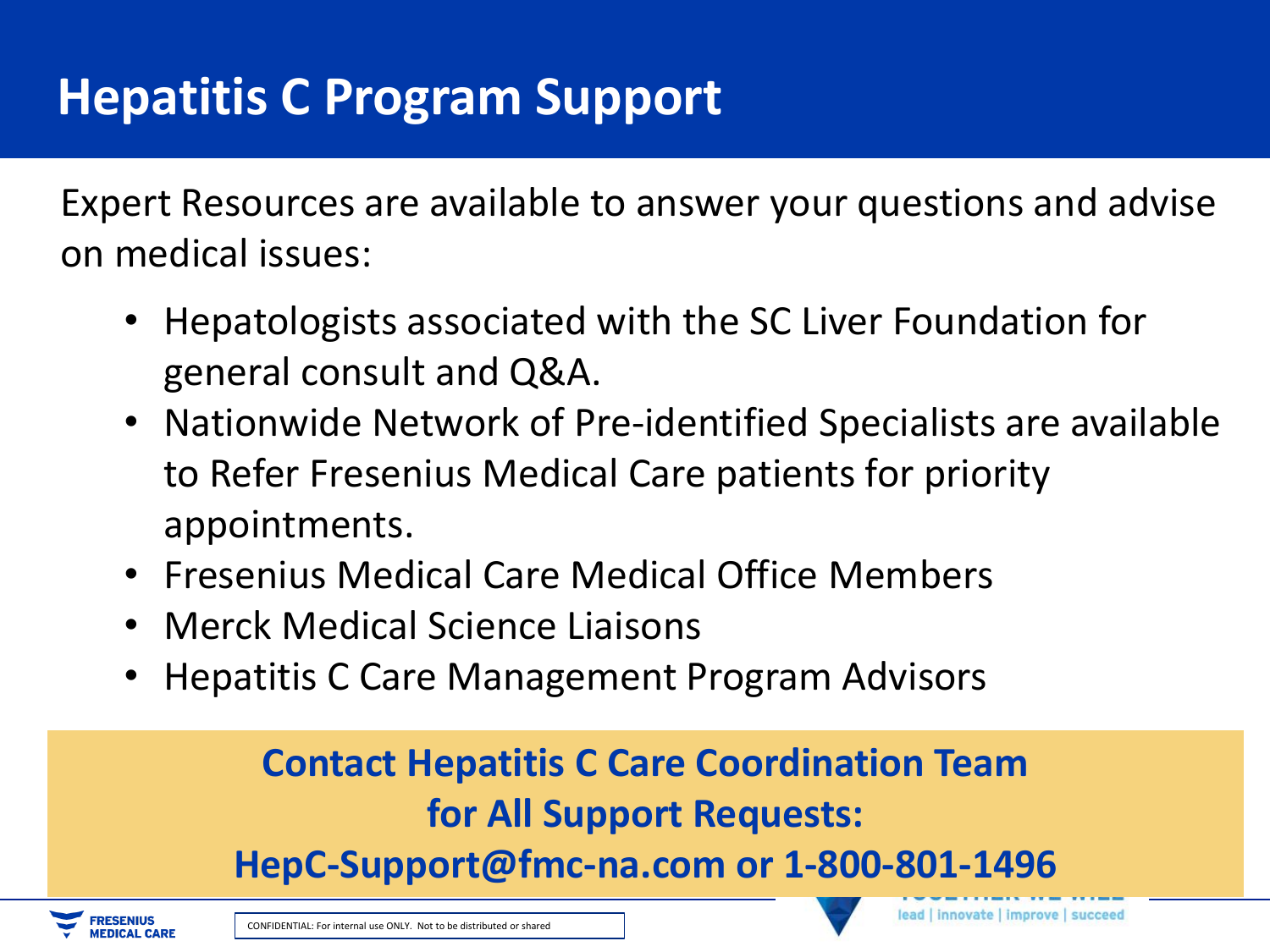#### **Patient Education**

Patient education materials are available to share with your patients:

- *Connect With the Facts*  discusses general Hepatitis C facts (for all Reactive Patients)
- *A Cure May Begin Today –* describes treatment of Hepatitis C (for treatment eligible patients)

*Will be provided to you at the Patient's clinic.*



Connect<br>with the facts

Learn more about<br><sup>Vour</sup> conda: your condition toda

vided as an educational resource by Merci

lead | innovate | improve | succeed

A Cure May Begin

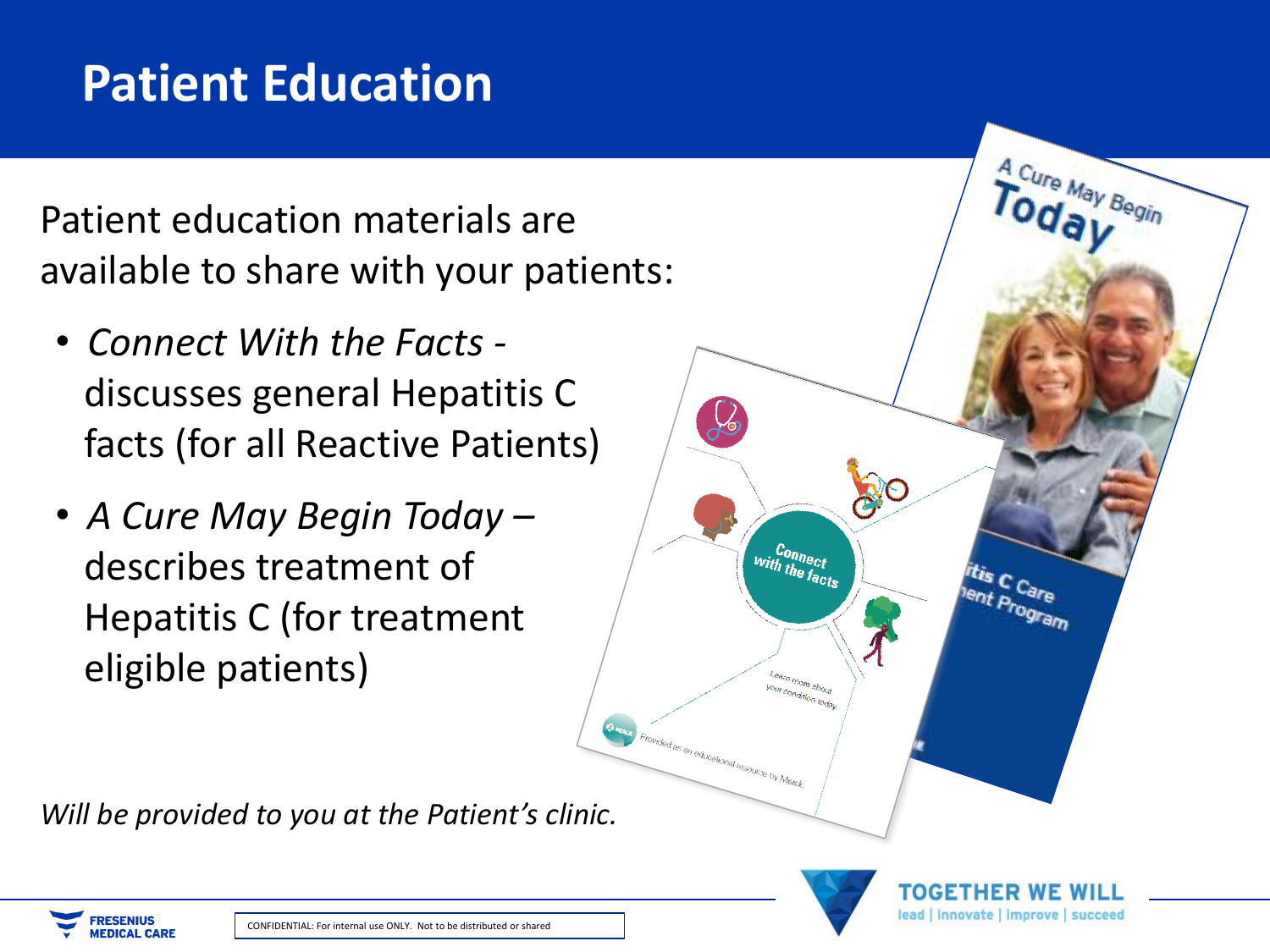## **Nephrologist Points of Engagement**

**1 Order HCV Ab with Reflex to Confirmation lab**

> **2 Order algorithm**

**3 Discuss diagnosis with patient and provide educational materials**

**4 Follow evaluation and treatment algorithm**

**5 Write medication prescription, based on treatment evaluation.** 

**6 Follow patient during treatment with help of clinic staff and Hepatitis C CCT**



TOGETH lead | innovate | improve | succeed

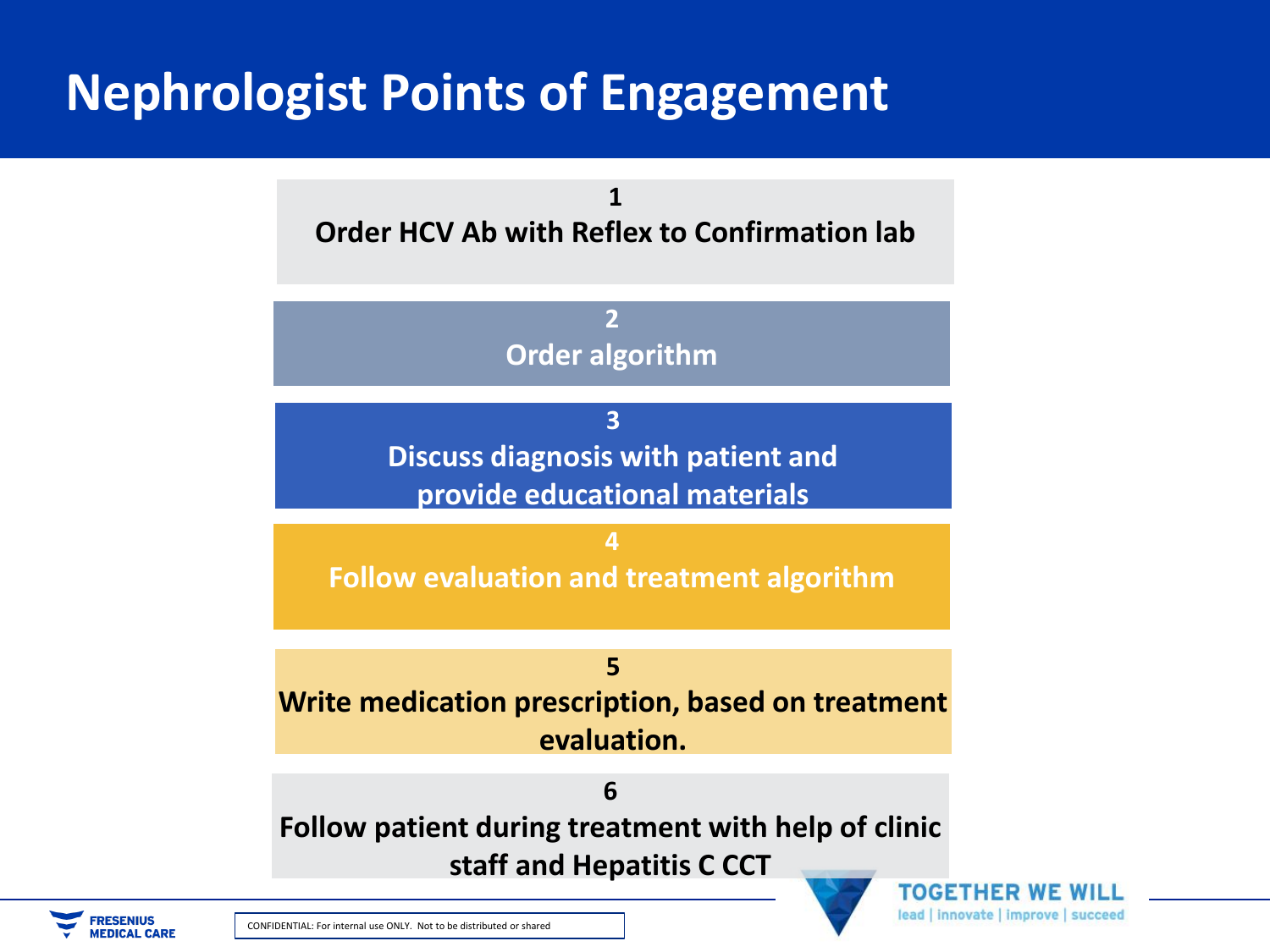The Hepatitis C Care Management Program supports Care Coordination with Specialists.

Fresenius Medical Care Clinics Available for Hepatitis C Monitoring Lab Draws

- Orders from specialists will need to be provided to clinic via nephrologist.
- Results will be sent to Nephrologist and Specialist

FreseniusRx as Specialty Pharmacy

• Specialists can e-Prescribe to FreseniusRx